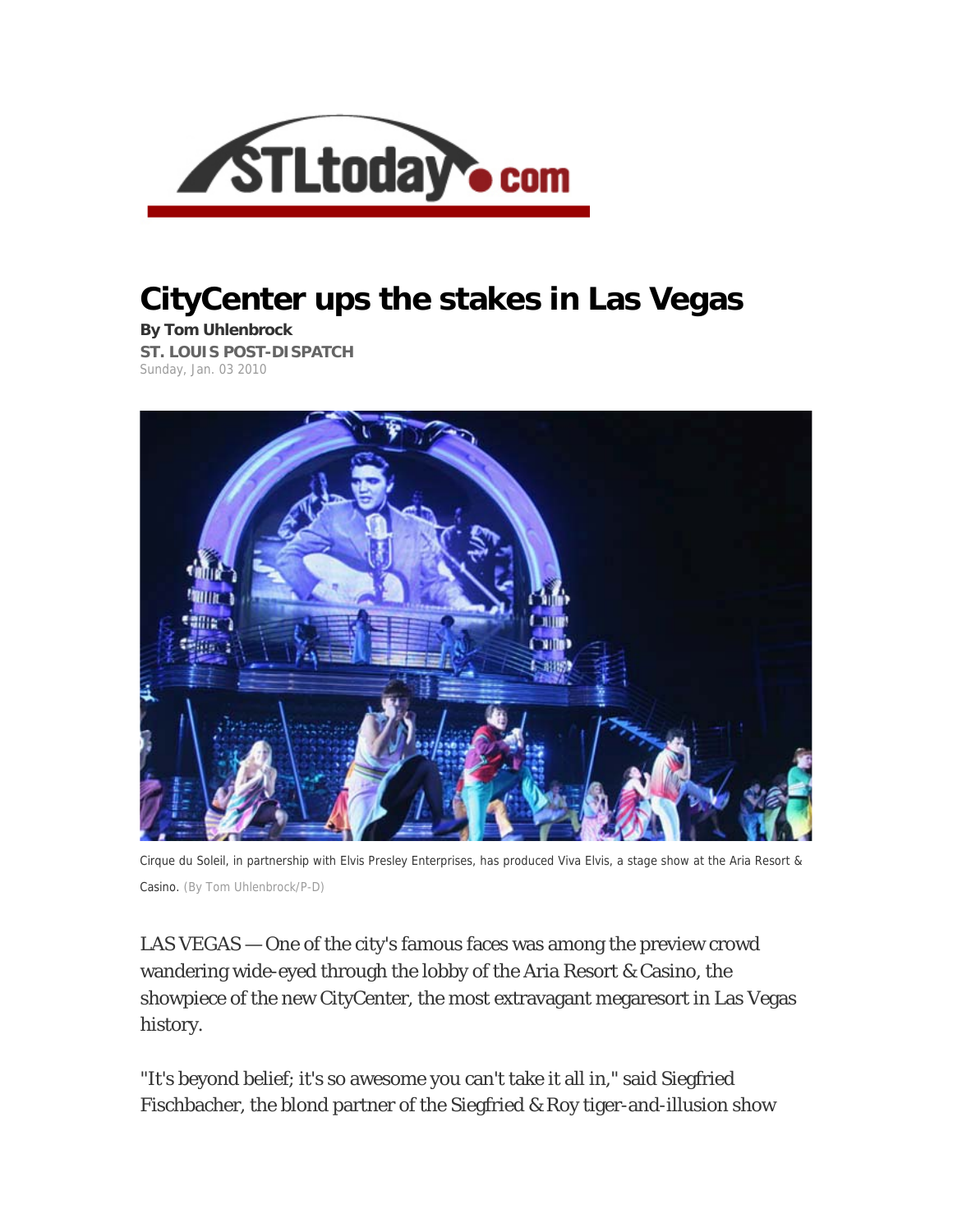that performed for almost five decades. In a wheelchair at his side was his dark-haired partner, Roy Horn, who was injured by one of the tigers in 2003, closing the long-running act.

"The city has been on kind of a roller-coaster," Fischbacher said. "This is going to bring new life to Las Vegas."

Even in a city with its own Eiffel Tower, Great Pyramid and Venetian canal, CityCenter is an audacious array of art and architecture. With a price tag of \$8.5 billion, the largest privately funded project in U.S. history, the complex of buildings on 67 acres next to the Bellagio on The Strip is a high-stakes bet that nearly folded.

"We had a very near-death experience" is how Bill McBeath, president and chief operating officer of Aria, put it. The project was conceived some five years ago as a 50 percent joint venture between MGM Mirage, owner of Bellagio and other resort properties, and a subsidiary of Dubai World, the investment company once thought to have pockets as deep as its oil wells.

The old Boardwalk Hotel and Casino, in between the Monte Carlo and Bellagio, was torn down and construction began on CityCenter. Then came the world financial crisis and the two partners had a spat, with Dubai World suing MGM Mirage last spring.

"Just like every corporation in America, we had the economic downtown create some trouble for us," said spokesman Gordon Absher. "There was a point where CityCenter was very close to bankruptcy."

Thanks to a restructuring of loans, CityCenter pushed on to completion and today is on "a solid financial footing and has what the financial world refers to as a good amount of runway ahead of us," Absher said.

Some of the 7,000 rooms in the hotels are being offered for sale as condos, and prices have been slashed 30 percent, bringing an entry level unit to about \$400,000.

That's why there was as much relief as elation at December's grand opening,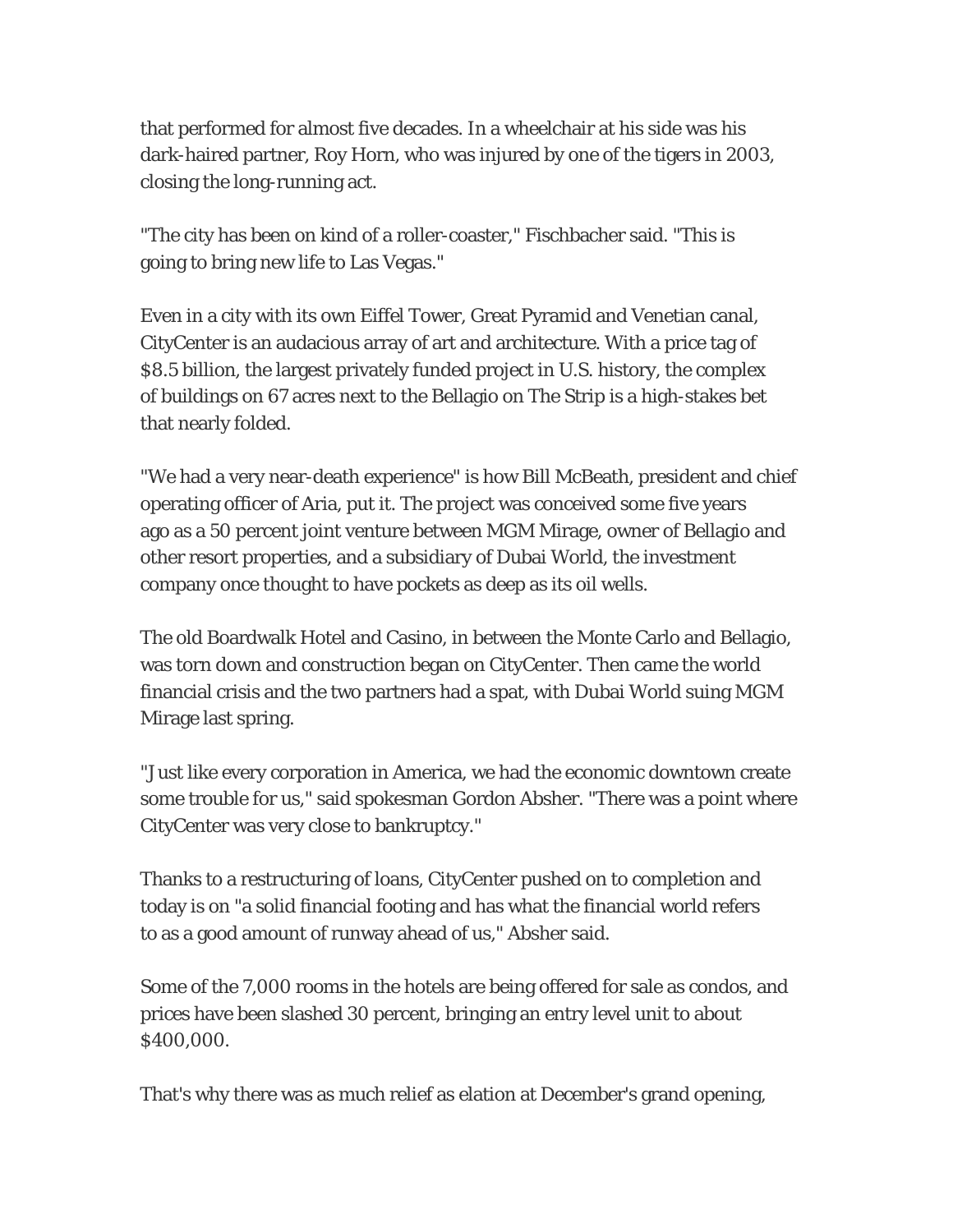where Bobby Baldwin, chief executive officer of CityCenter, looked out over an open-air news conference called in front of Aria, spread his arms and said: "It's hard to believe you can get all this for just \$8.5 billion."

## 21ST CENTURY VEGAS

Billed as an "urban metropolis" and a "city within a city," CityCenter consists of:

— Aria, a 61-story, 4,004-room resort with 11 restaurants featuring a roster of celebrity chefs. The hotel contains the project's one casino, the only place where smoking is allowed in CityCenter. Its spa has 62 treatment rooms and 800,000 square feet of space. Nightly rates range from \$149 to \$799 for rooms, \$500 to \$7,000 for suites.

— Las Vegas' first Mandarin Oriental, a 47-story luxury hotel with a 23rd-floor "sky lobby" and lounge overlooking The Strip. The hotel has 392 guest rooms and 227 residences. The two-story spa is an elegant sanctuary in this neon city.

— Vdara Hotel & Spa, a 57-story, all-suite boutique hotel with 1,495 rooms, each with a kitchen and most with a washer and dryer. The hotel, which will sell condos, connects to Bellagio by a walkway. Nightly rates range from \$149 to \$2,000.

— Veer Towers, twin 37-story buildings designed with a five-degree tilt that makes them eye-catching even amid the city's glittery skyline. The towers are the only strictly residential buildings in the complex.

— The Harmon, a 400-room luxury boutique hotel that will open later in 2010. Construction problems delayed the opening.

— Crystals, a 500,000-square-foot enclosed retail and entertainment district that will have Cartier, Dior, Prada, Tiffany, Versace and Vuitton among its high-end shops.

Eight renowned architectural firms took part in the project, including Pelli Clarke Pelli, which built the curvilinear steel and glass towers of Aria.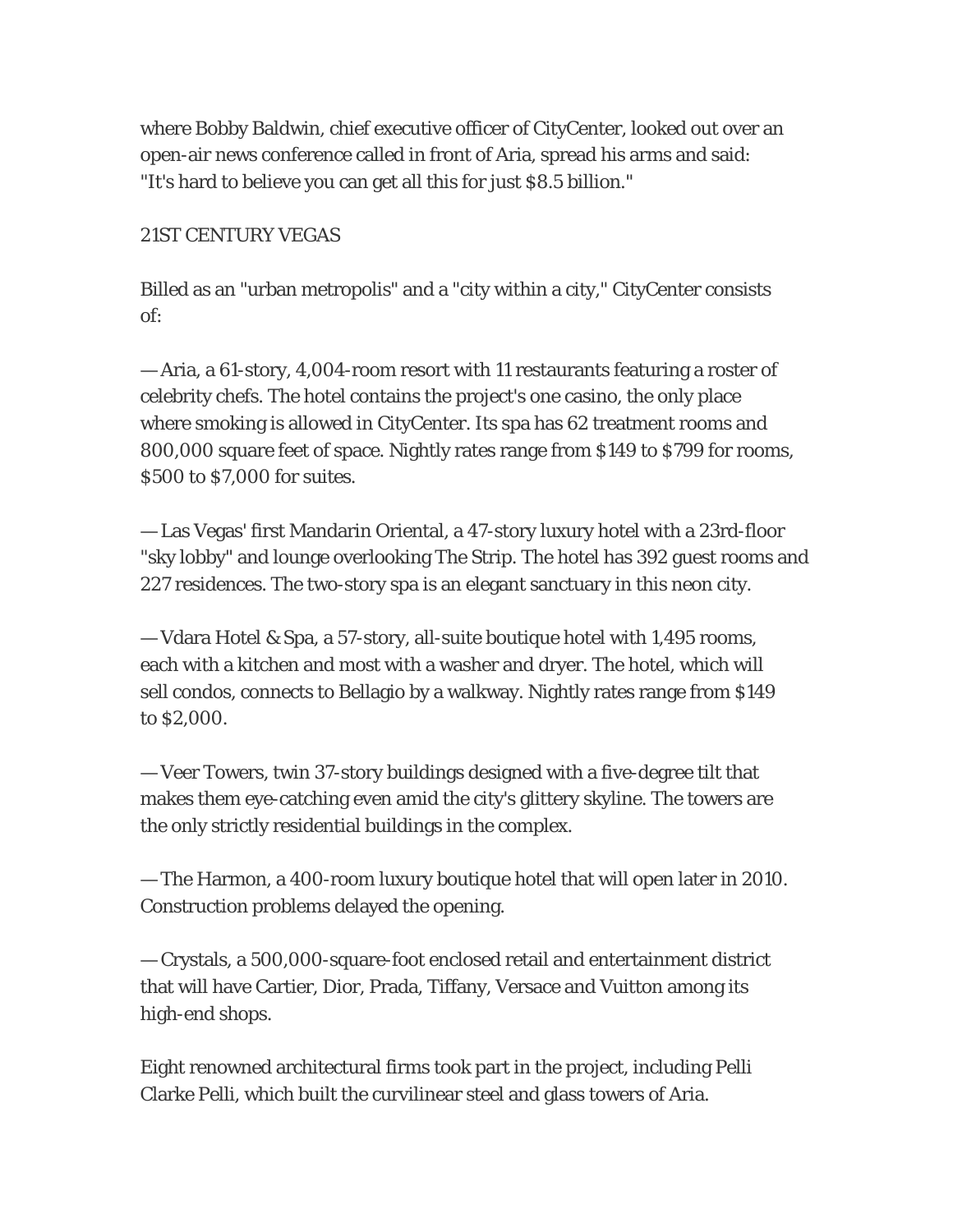Walkways and an elevated electric tram connect the buildings.

"This is really 21st century Las Vegas," said Cesar Pelli, head of the architectural firm. "These are high standards that are going to be hard to match, but I hope others try."

## PILLAR OF ICE

Paired with the architecture are large-scale works of what CityCenter says is the largest corporate-owned art collection on permanent public display in the world. You can't miss it. Check in at the Vdara and above the registration desk is Damascus Gate Variation I, a big and bold abstract painting by Frank Stella. In front of the hotel is an even larger work — some 200 aluminum canoes lashed together in a heap for Big Edge, an outdoor sculpture by Nancy Rubins.

There's a classic Henry Moore sculpture of reclining figures in the middle of a pocket garden, Mia Lin's 84-foot rendition of the Colorado River as a gleaming strand of reclaimed silver hanging in Aria's three-story lobby and a Pop Art sculpture of an 18-foot typewriter eraser standing on end by Claes Oldenburg and Coosje van Bruggen.

A map shows the way to 15 of the works on the grounds. Michele Quinn, curator of the collection, said the art budget was \$40 million, with 40 percent of that spent on installation and other expenses.

"We had this great architecture, what can compete with it?" Quinn said on a walking tour of the collection. "Sculpture was really kind of the focal part from the beginning. If we would have bought all these great paintings, they would have been lost in here. We needed three-dimensional art. The entire 67 acres is a work of art in itself."

Water art also is prominent within the complex. WET, the California company that created the dancing fountains in front of Bellagio, was commissioned to install five water features. They range from the action of Lumia, a fountain of colored arcs of streaming water crashing together at the entrance to Aria, to the serenity of Glacia, pillars of carved ice that rise up to 15 feet tall in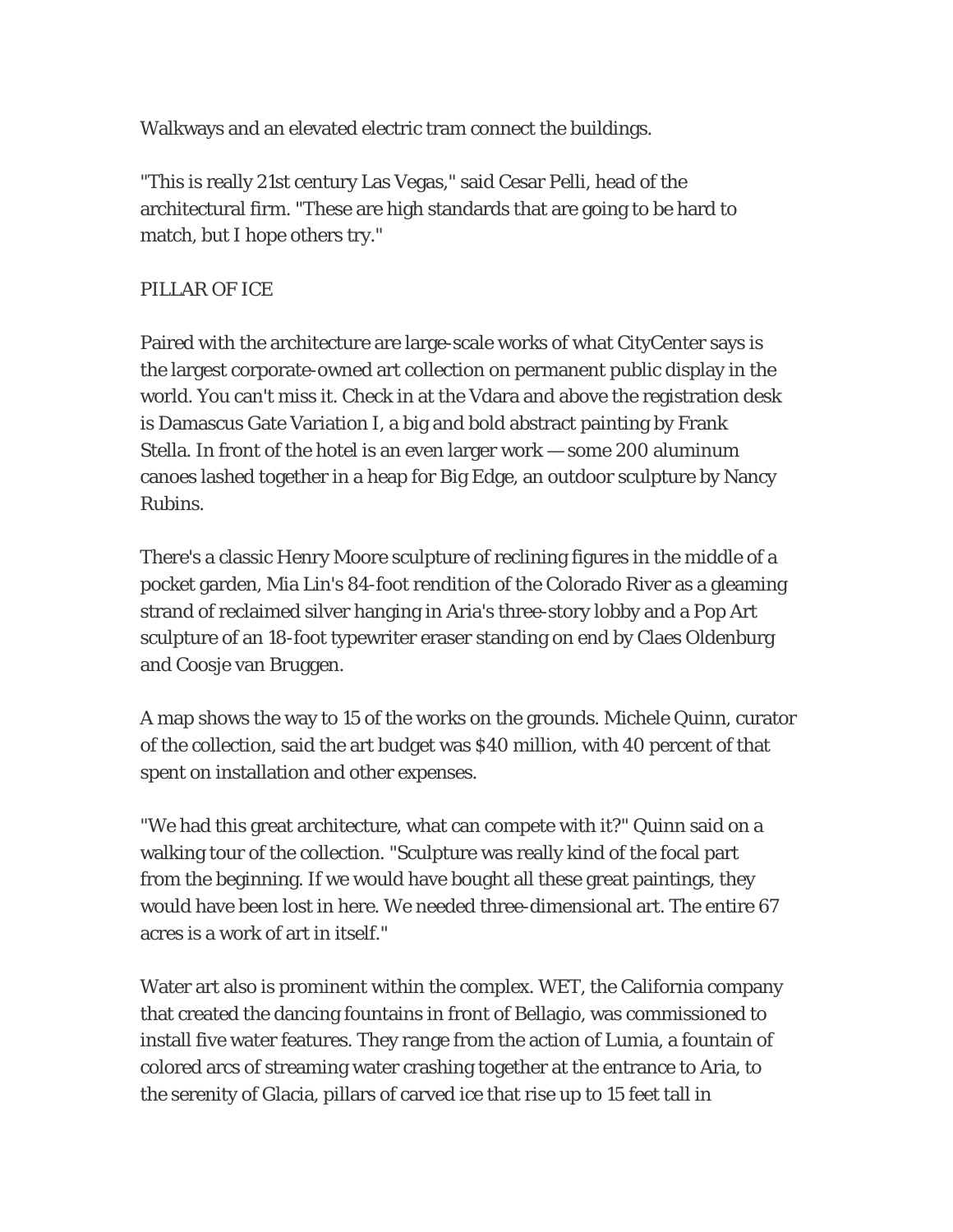the Crystals retail district. The eerie sounds of a "tonal poem" by the Grateful Dead's Mickey Hart plays softly in the background, adding to the ethereal experience.

Cirque du Soleil, in partnership with Elvis Presley Enterprises, has created art of another kind for the 1,840-seat theater in Aria. "Viva Elvis" is a permanent stage show that combines acrobatics and dance with vintage photographs, concert footage and songs by Elvis. Priscilla Presley, the late entertainer's wife, attended a sneak preview of the show and said: "Elvis would be very pleased to know that he's back in Vegas, again, in the way he should be presented."

## ATTRACTING GOLDFISH

Now the question is whether there is enough bait to attract the "whales," the coveted high rollers who spread around their cash.

The Center for Business and Economic Research at the University of Nevada, Las Vegas, issued its annual economic outlook for southern Nevada during the grand opening hoopla, and its report was a downer.

The unemployment rate was 13 percent, home prices were still dropping and visitor volume declined for the second consecutive year. And those who came gambled less and left sooner, said Mary Riddel, an economics professor who is the center's interim director.

"The party's over," Riddel told the local newspaper. "Now, CityCenter is the wild card. Some say it'll create a huge surge in demand. Others say CityCenter will create an economic debacle."

The U.S. economy has not recovered sufficiently to allow big budgets for travel, Riddel said, which could mean good deals for bargain hunters.

"We're going to see deep discounting on rooms," she said. "That attracts goldfish. They gamble less than whales."

For more information, visit citycenter.com.